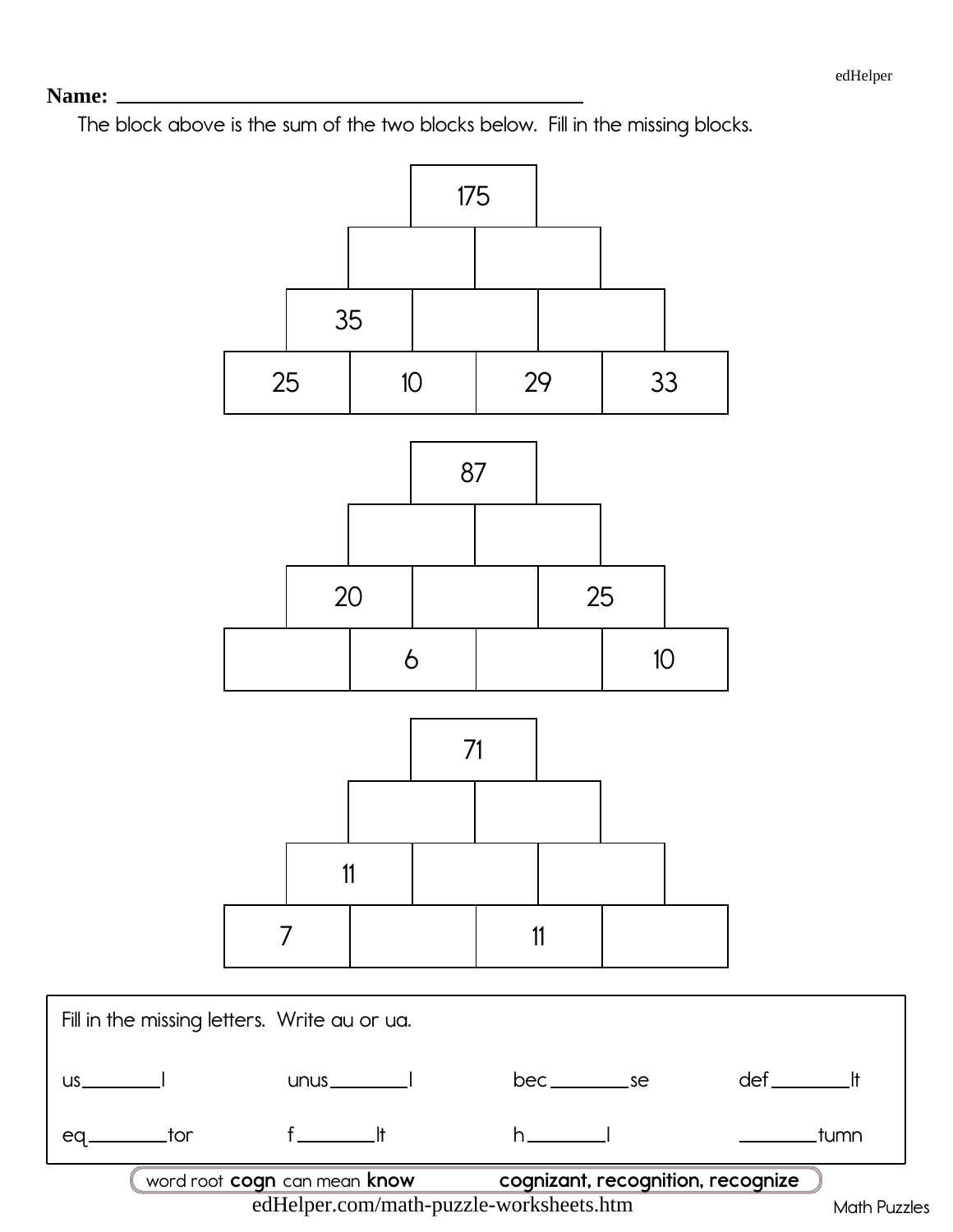Each box needs a number from 1 to 9. You may re-use numbers.

One set of sums has been done for you.



[edHelper.com/math-puzzle-worksheets.htm](https://www.edhelper.com/math-puzzle-worksheets.htm) Math Puzzles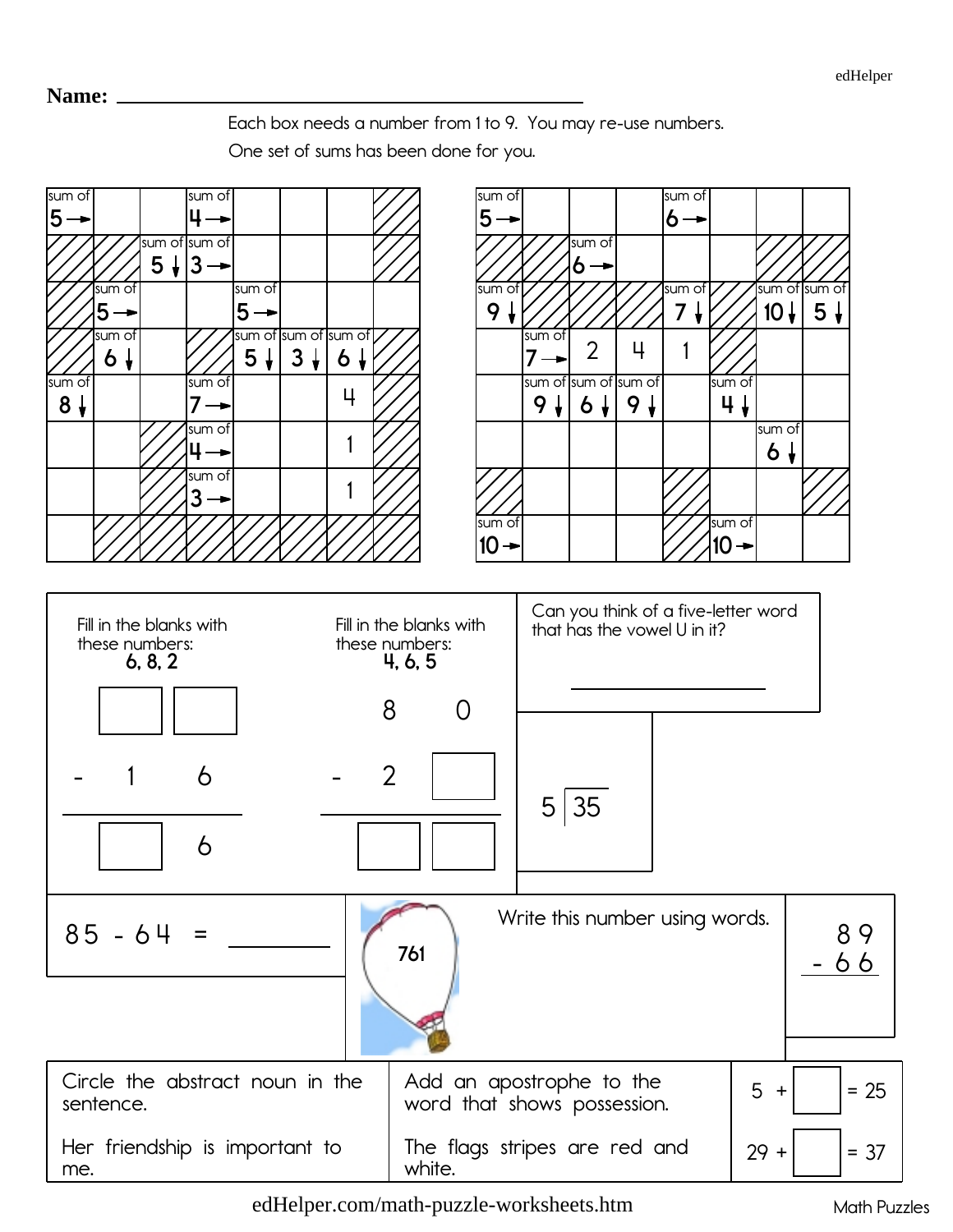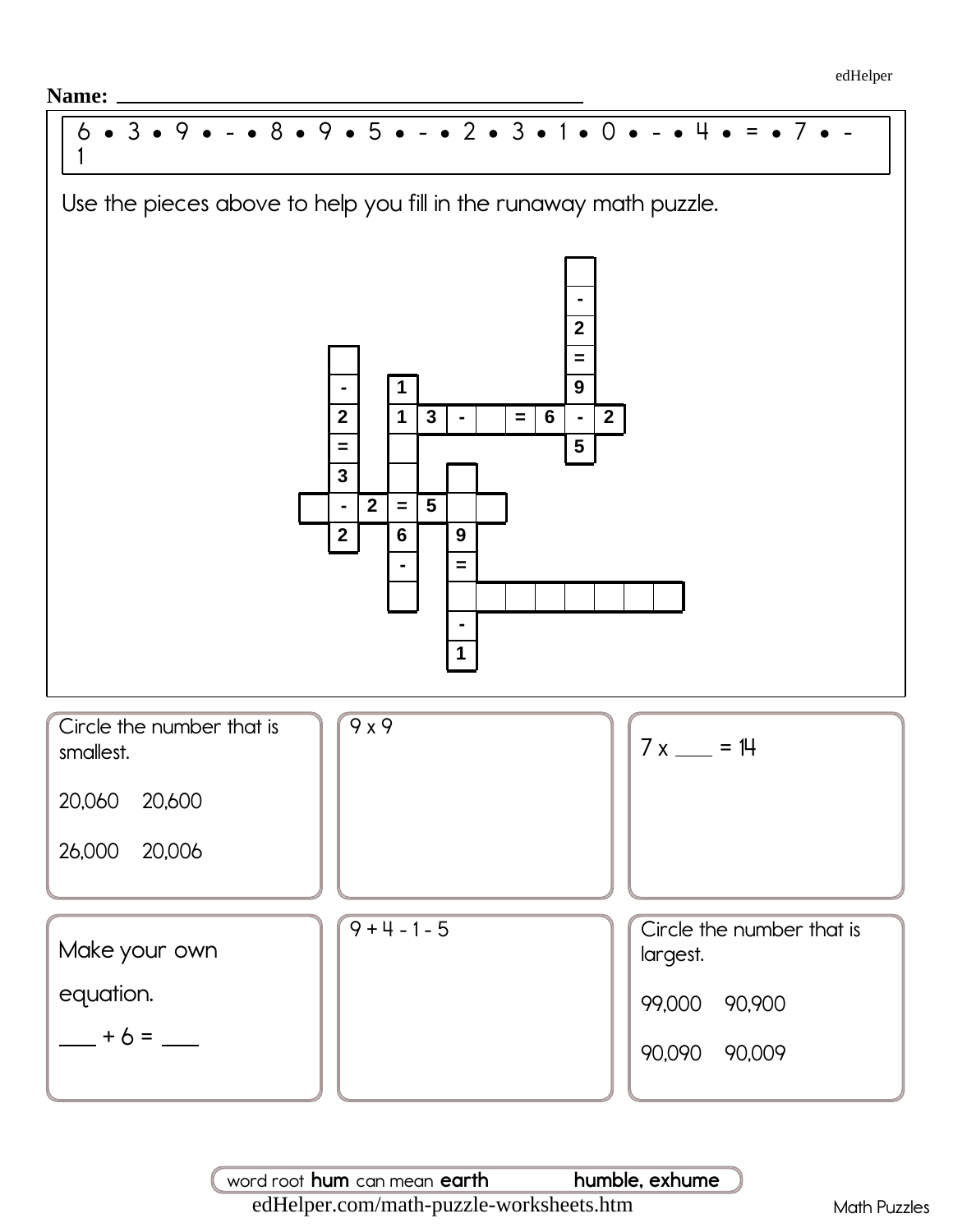Make change. You can use \$20, \$10, \$5, \$1, 25¢, 10¢, 5¢, or 1¢.



[edHelper.com/math-puzzle-worksheets.htm](https://www.edhelper.com/math-puzzle-worksheets.htm) Math Puzzles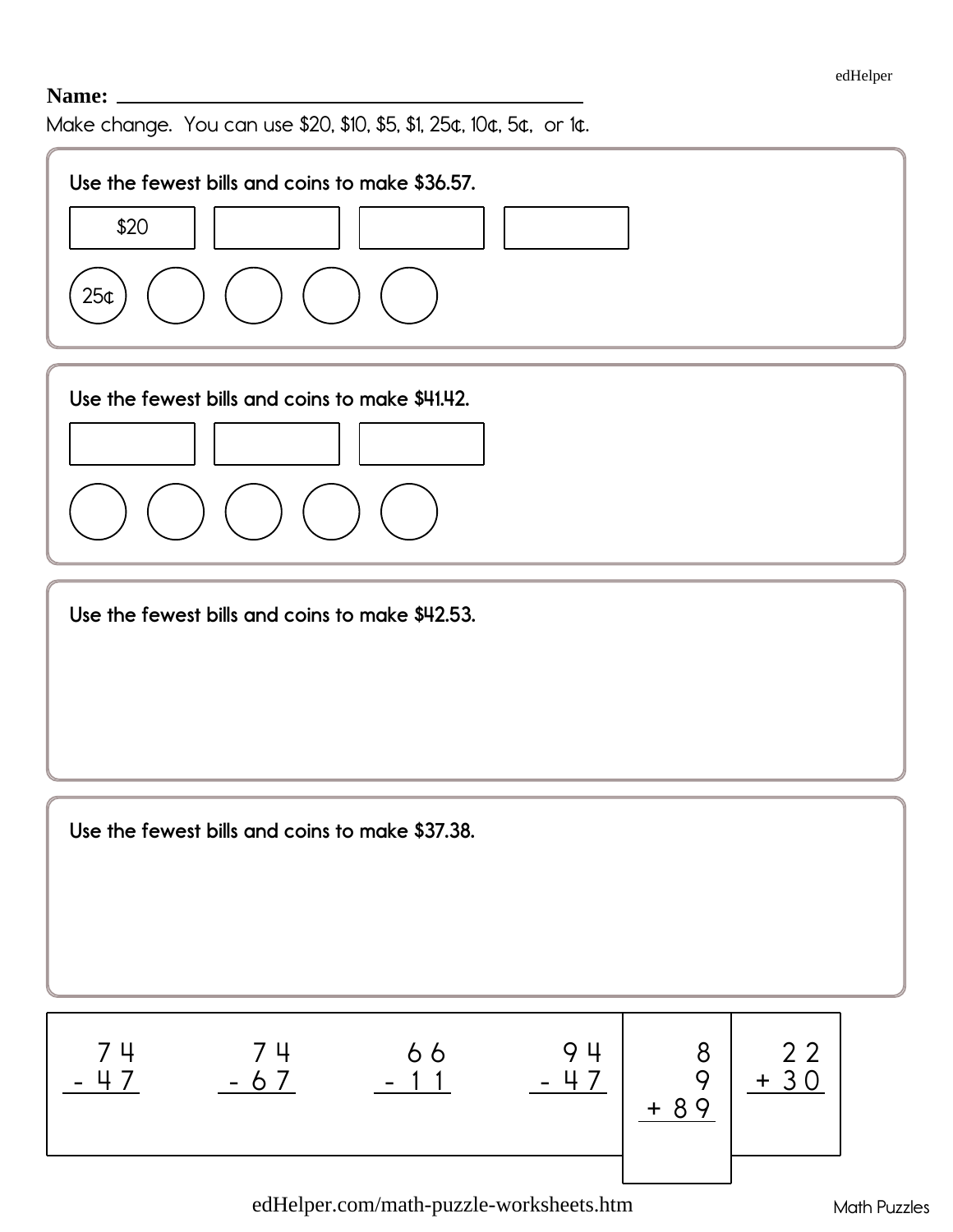



| Show Work: |  |  |
|------------|--|--|
|            |  |  |
|            |  |  |
|            |  |  |
|            |  |  |
|            |  |  |
|            |  |  |

Solve:  $? =$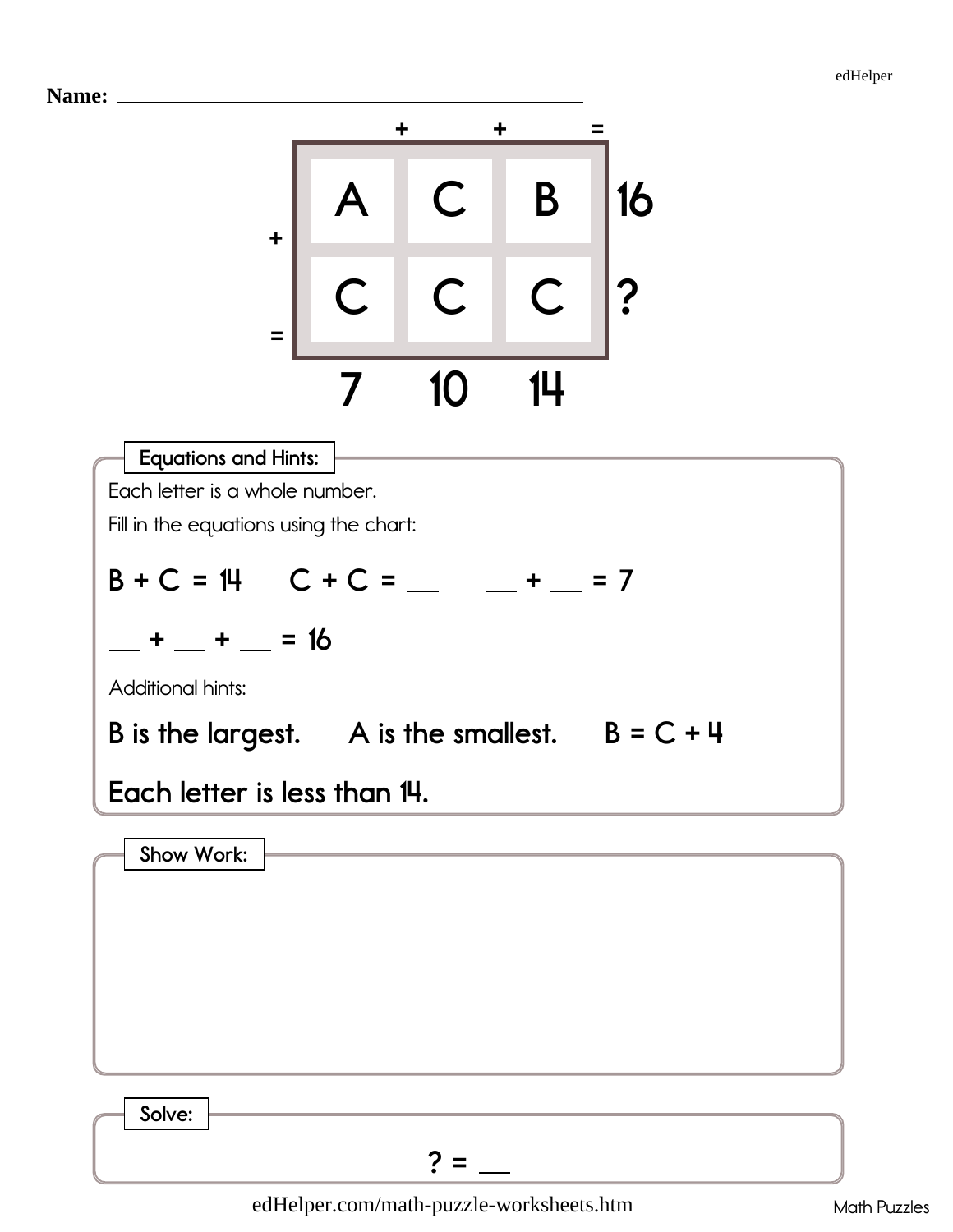$\overline{\odot\odot\odot}$ 

| <b>Name:</b> |
|--------------|
|              |

| Help Robot find Rover. Make a path of increasing |  |  |  |  |  |  |
|--------------------------------------------------|--|--|--|--|--|--|
| products. You can only move to a box with a      |  |  |  |  |  |  |
| larger product. Draw a line to show your path.   |  |  |  |  |  |  |

| $\cdot$ $\odot$ $\odot$ |                 | $89 \times 2 =   81 \times 4 =$ | $ 94 \times 6 =  $                                                                                                                                                              | $12 \times 5 =$ |                          | $31 \times 6 =   63 \times 6 =  $ | $71 \times 9 =$  |
|-------------------------|-----------------|---------------------------------|---------------------------------------------------------------------------------------------------------------------------------------------------------------------------------|-----------------|--------------------------|-----------------------------------|------------------|
| $23 \times 2 =$         | $26 \times 2 =$ | $11 \times 5 =$                 | $  \mathbb{H} \times \mathbb{H} =  $                                                                                                                                            |                 | $12 \times 5 =$ 31 x 2 = | $21 \times 3 =$                   | $145 \times 3 =$ |
| $31 \times 5 =$         |                 |                                 | 58 x 3 =   34 x 5 =   84 x 2 =   51 x 3 =   71 x 2 =   46 x 3 =   34 x 4 =                                                                                                      |                 |                          |                                   |                  |
|                         |                 |                                 | $\frac{18}{27}$ x 7 = $\frac{18}{3}$ x 2 = $\frac{145}{3}$ x 3 = $\frac{126}{2}$ x 9 = $\frac{165}{3}$ x 4 = $\frac{1}{3}$ 61 x 6 = $\frac{127}{3}$ x 4 = $\frac{185}{3}$ x 6 = |                 |                          |                                   |                  |
|                         |                 |                                 | $75 \times 5 =$   47 x 4 = $\begin{pmatrix} 68 \times 3 = 36 \times 6 = 79 \times 3 = 73 \times 4 = 29 \times 7 = 52 \times 2 = 11 \end{pmatrix}$                               |                 |                          |                                   |                  |
|                         |                 |                                 | $78 \times 3 =$   59 x 6 =   80 x 5 =   30 x 2 =   97 x 7 =   37 x 8 =   76 x 4 =                                                                                               |                 |                          |                                   | $21 \times 8 =$  |
| $87 \times 7 =$         |                 |                                 | $29 \times 8 =$   25 $\times 6 =$   60 $\times 5 =$   47 $\times 7 =$   45 $\times 7 =$   51 $\times 6 =$                                                                       |                 |                          |                                   | $149 \times 2 =$ |
| $95 \times 7 =$         |                 |                                 | 66 x 3 =   56 x 8 =   58 x 6 =   38 x 9 =   97 x 2 =   23 x 2 =   53 x 8 =                                                                                                      |                 |                          |                                   |                  |
| $90x9 =$                | $18 \times 9 =$ | $35 \times 2 =$                 | $89x4 =$                                                                                                                                                                        | $96x4 =$        | $60 x 7 =$               | $48 \times 9 =$                   |                  |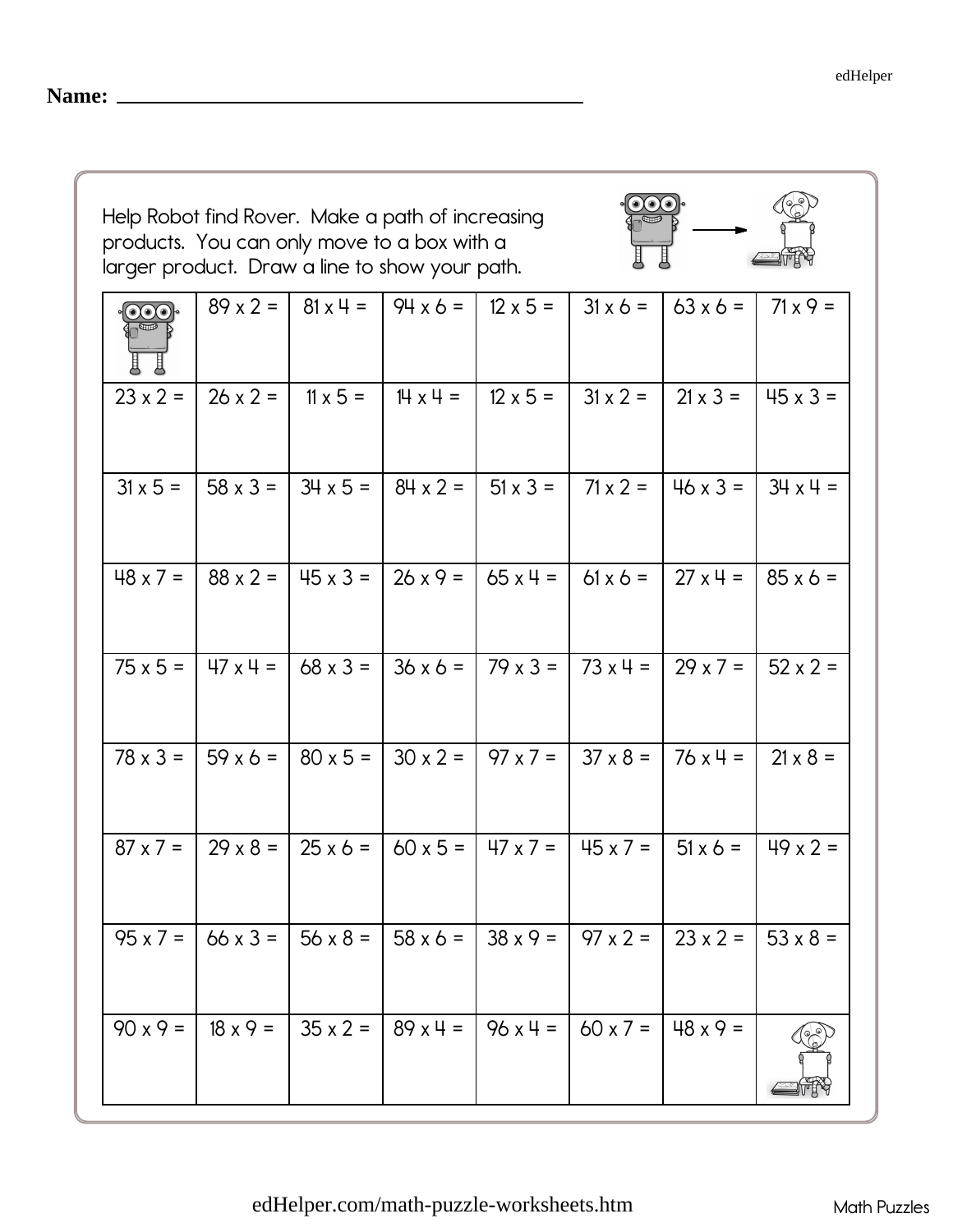[edHelper](https://www.edhelper.com)

Multiply

|                                                                            | $\pmb{\mathsf{X}}$ | $\overline{O}$ | $\mathbf{1}$ | $\overline{2}$ | $\mathfrak{Z}$ | ц | 5  | $\sigma$ | 7  | 8  | 9 |  |
|----------------------------------------------------------------------------|--------------------|----------------|--------------|----------------|----------------|---|----|----------|----|----|---|--|
|                                                                            | $\overline{2}$     |                |              |                |                |   |    |          | 14 |    |   |  |
|                                                                            | 3                  |                |              | $\delta$       |                |   |    |          |    |    |   |  |
|                                                                            | 4                  |                |              |                |                |   | 20 |          |    |    |   |  |
|                                                                            | 5                  |                |              |                |                |   |    |          |    | 40 |   |  |
|                                                                            | $\sigma$           |                |              |                |                |   |    | 36       |    |    |   |  |
|                                                                            | 7                  |                |              |                | 21             |   |    |          |    |    |   |  |
|                                                                            | 8                  |                | 8            |                |                |   |    |          |    |    |   |  |
|                                                                            | 9                  | $\overline{O}$ |              |                |                |   |    |          |    |    |   |  |
| $9 \times 6 = 7 \times 5 = 4 \times 3 = 7 \times 0 = 1 \times 3 =$         |                    |                |              |                |                |   |    |          |    |    |   |  |
| $6 \times 3 = 9 \times 2 = 6 \times 5 = 3 \times 7 = 1 \times 8 =$         |                    |                |              |                |                |   |    |          |    |    |   |  |
| $0 \times 8 =$ 4 $\times$ 4 = 3 $\times$ 5 = 2 $\times$ 2 = 5 $\times$ 7 = |                    |                |              |                |                |   |    |          |    |    |   |  |
| $8x6 = 9x5 = 1x9 = 6x6 = 7x3 =$                                            |                    |                |              |                |                |   |    |          |    |    |   |  |
| $9 \times 8 = 2 \times 4 = 2 \times 3 = 1 \times 4 = 7 \times 7 =$         |                    |                |              |                |                |   |    |          |    |    |   |  |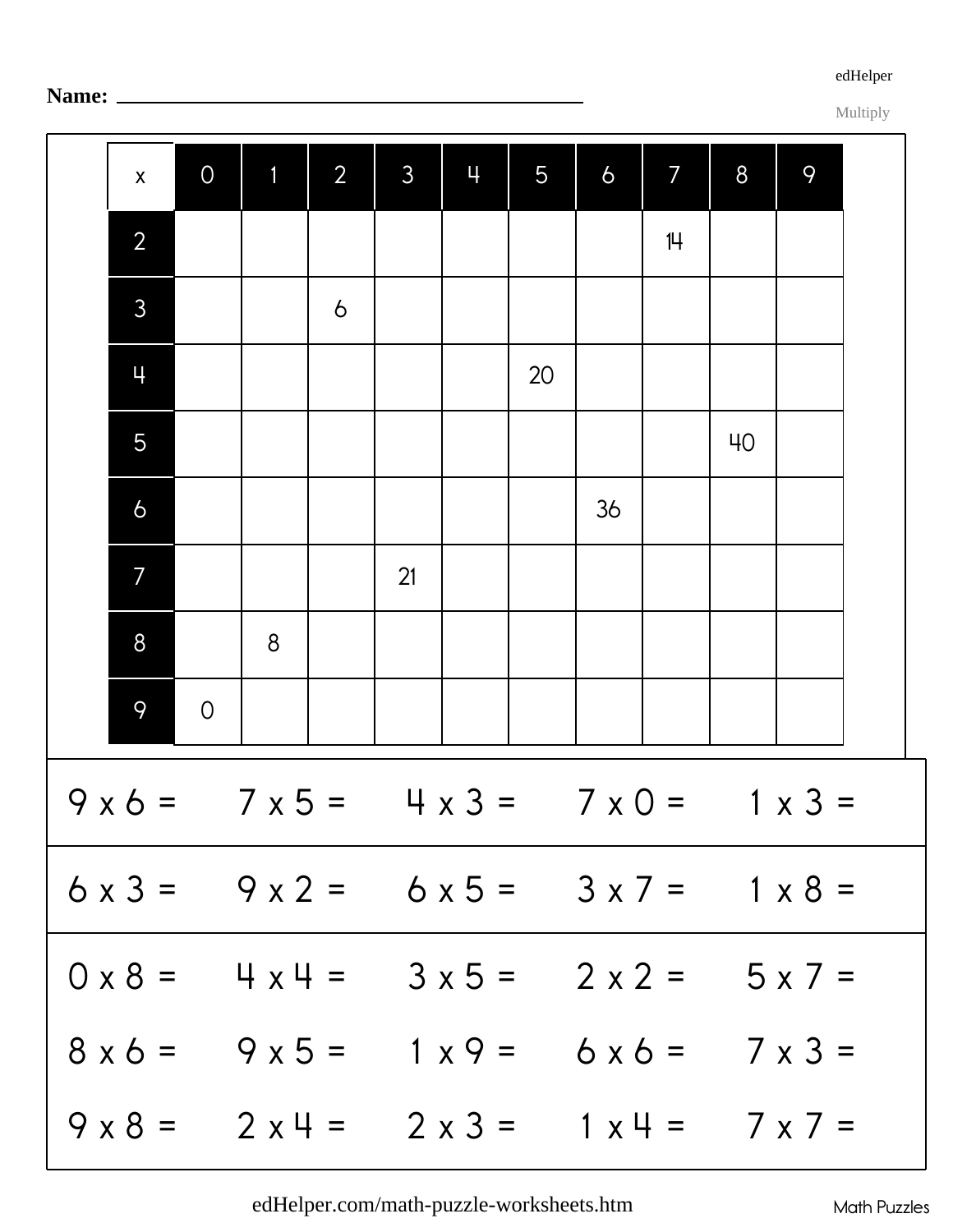Draw a line from START to END.

 $445 - 42$  324 + 50 368 - 24  $+02 + 36$ 

Cross out the equation you use above and then write it below.

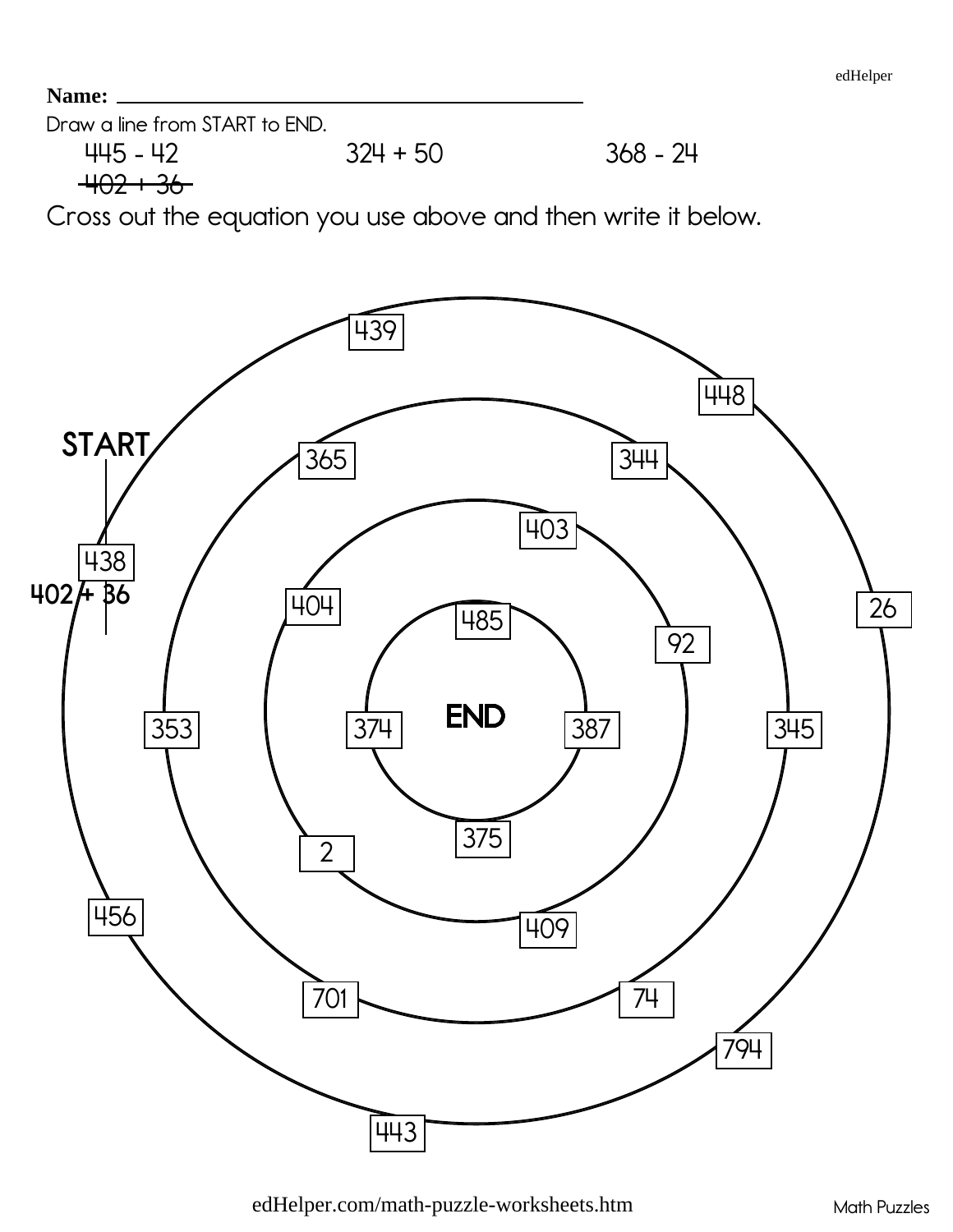